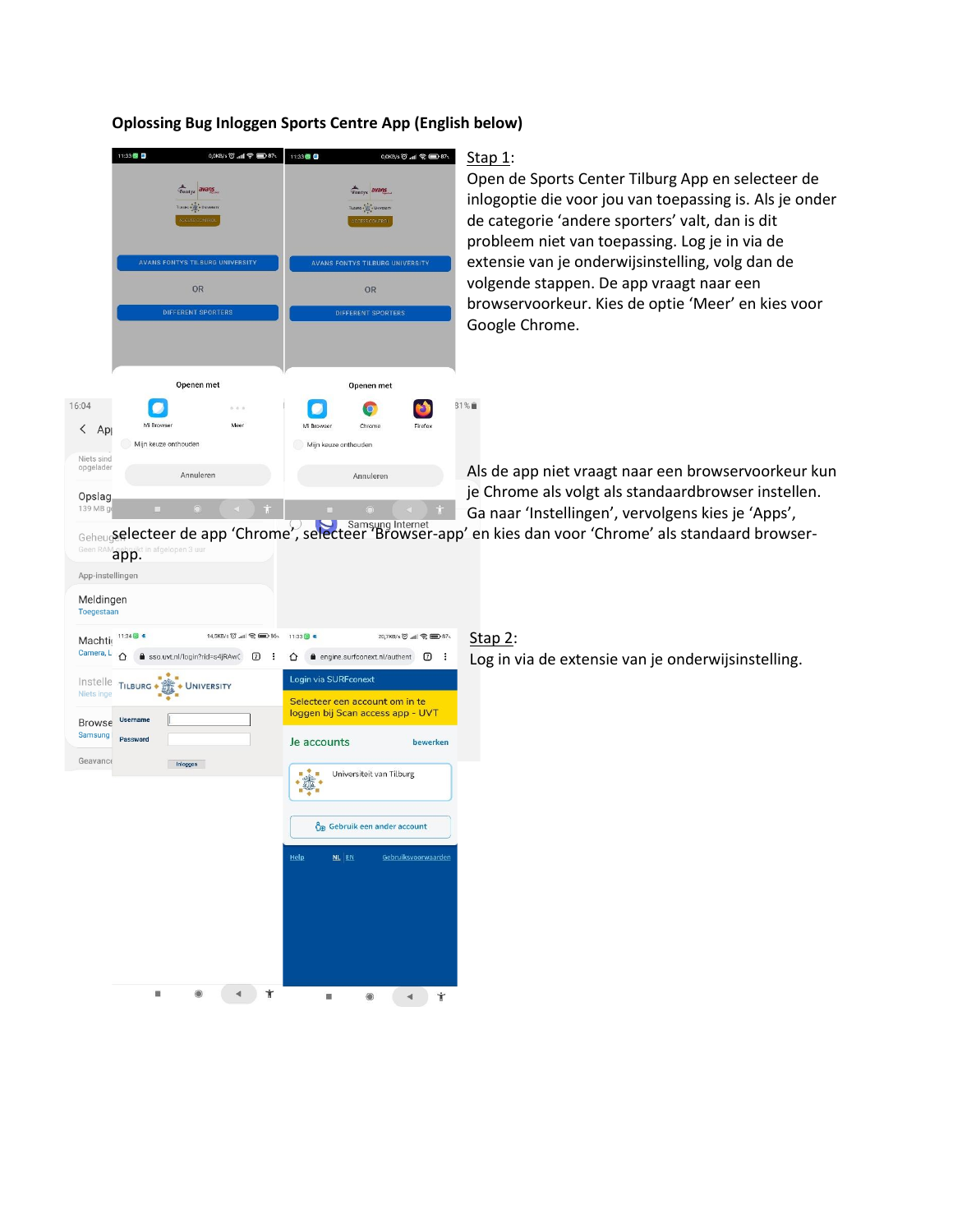

## Stap 3:

Als je weer wordt doorverwezen naar de website, selecteer dan voor het inloggen in plaats van een browser, de Sports Center Tilburg App.

# Stap 4:

Na deze inlog zou de interface van de app beschikbaar moeten worden! Neem bij problemen contact op met 013-4663010 of [sportcentrum@uvt.nl](mailto:sportcentrum@uvt.nl)

|            |         | <b>OPEN FILTER</b> |                      |               |
|------------|---------|--------------------|----------------------|---------------|
|            | 繭       | 髁                  | $\overline{\bullet}$ | 21<br>Profiel |
| Binnenkort | Rooster | Scan               | Shop                 |               |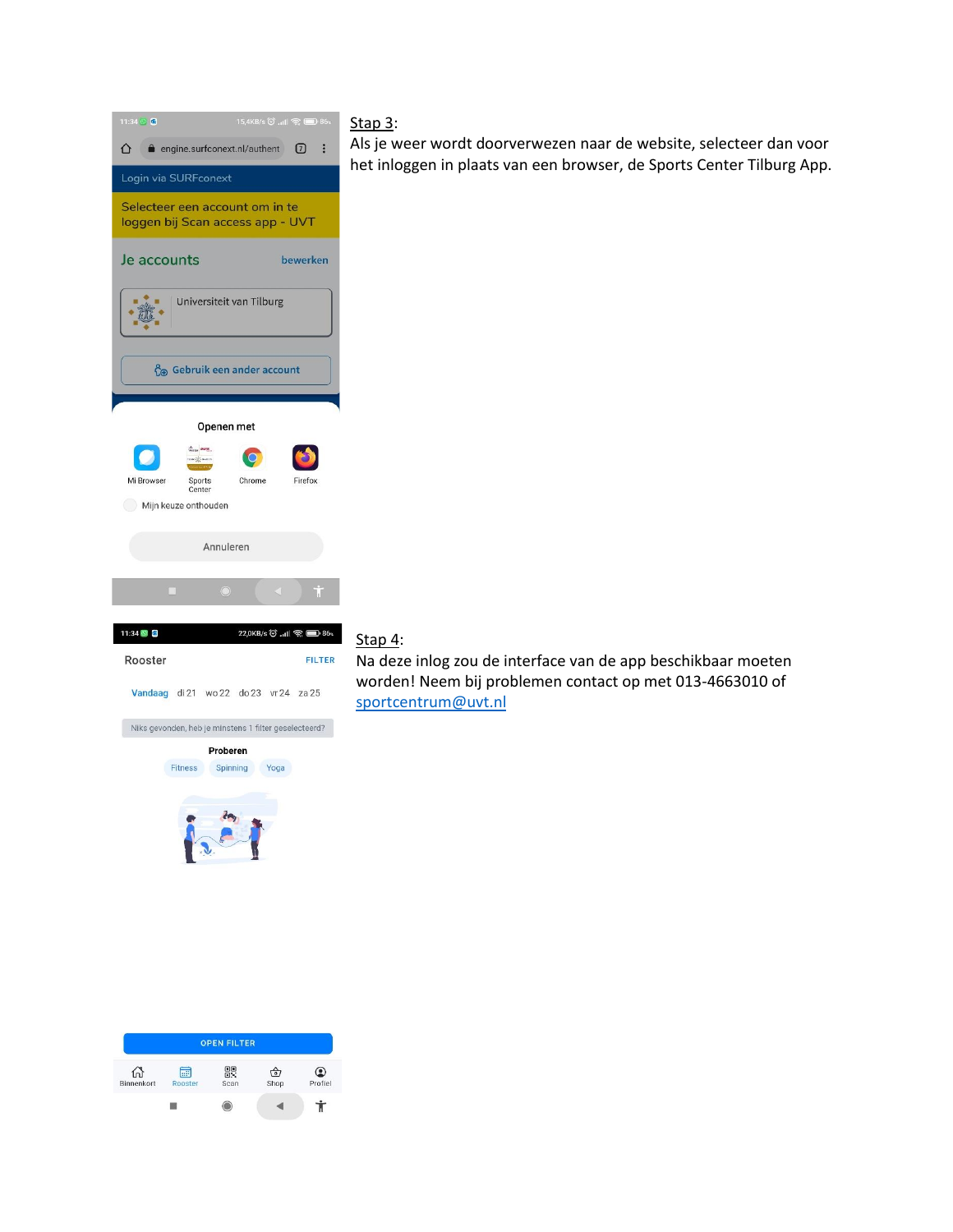### **Temporary fix Bug Log In Sports Centre App**

| 11:33 2              | 0,0KB/s 〇 .nll 令 ■ 87、                                                                 |                                    | 11:33<br>0,0KB/s 〇 .nll 全国37.                                                |         |  |
|----------------------|----------------------------------------------------------------------------------------|------------------------------------|------------------------------------------------------------------------------|---------|--|
|                      | Fontys avans<br>$\mathsf{T}(\mathsf{sum} \bullet \mathsf{Unlimits})$<br>ACCESS CONTROL |                                    | Fontys avans<br>Tubung s $\frac{1}{\sqrt{2}}$ . University<br>ACCESS CONTROL |         |  |
|                      | <b>AVANS FONTYS TILBURG UNIVERSITY</b>                                                 |                                    | <b>AVANS FONTYS TILBURG UNIVERSITY</b>                                       |         |  |
|                      | <b>OR</b>                                                                              |                                    | OR                                                                           |         |  |
|                      | DIFFERENT SPORTERS                                                                     |                                    | <b>DIFFERENT SPORTERS</b>                                                    |         |  |
|                      | Openen met                                                                             |                                    |                                                                              |         |  |
|                      |                                                                                        |                                    | Openen met                                                                   |         |  |
| Mi Browser           | 0.0.8<br>Meer                                                                          |                                    |                                                                              |         |  |
| Mijn keuze onthouden |                                                                                        | Mi Browser<br>Mijn keuze onthouden | Chrome                                                                       | Firefox |  |
|                      |                                                                                        |                                    |                                                                              |         |  |
|                      | Annuleren                                                                              |                                    | Annuleren                                                                    |         |  |
| п                    | Ť<br>$\circledcirc$<br>K.                                                              | n.                                 | $\odot$                                                                      | Ť<br>K  |  |

## Step 1:

Open the Sports Center Tilburg App and select the log in option for you. If you belong to the category 'different sporters' this problem does not affect you. If you log in via your institution of education, please follow the steps below.

The app will ask you to pick a browser for your log in, please select Google Chrome, under 'More'.

| 16:04 | # .il 81%■ 16:04 □                                                                                            | <b># 31%</b> |  |
|-------|---------------------------------------------------------------------------------------------------------------|--------------|--|
|       | App-info<br>In case the app doesn't ask how you want it to be opened, you must select Chrome as your standard |              |  |
|       | Net internet browser: Go to 'Settings', choose (Apps', select the 'Chrome' app, select 'Browser-app', now     |              |  |

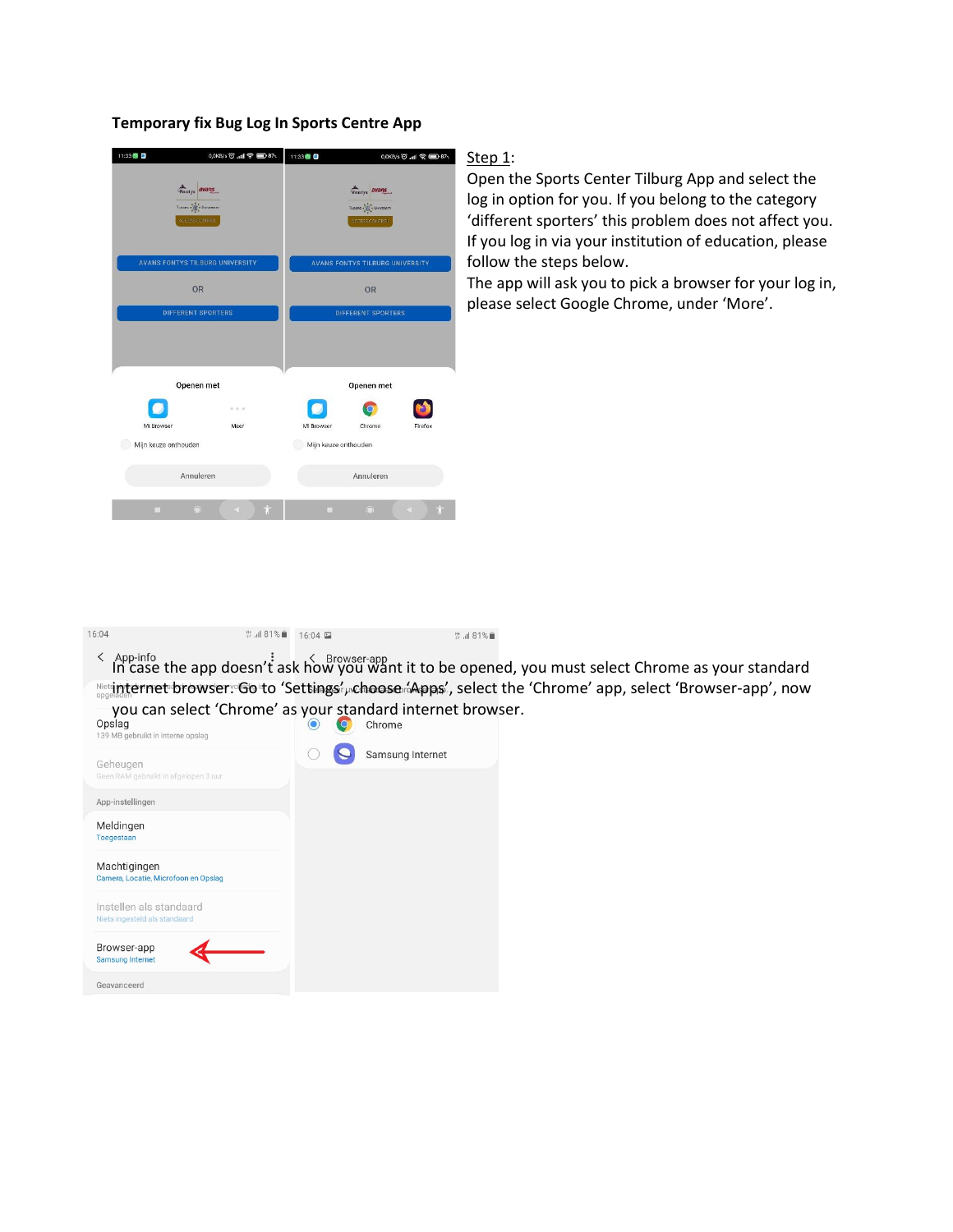| 11:34 回 卷                         | 14,5KB/s 〇 .nll 令 图 86、 | $11:33$ (8) $\approx$<br>20,7KB/s (O' .nll <a> (B) 87&lt;</a>                              |  |  |
|-----------------------------------|-------------------------|--------------------------------------------------------------------------------------------|--|--|
| sso.uvt.nl/login?rid=s4jRAwC<br>∩ | $\sqrt{2}$<br>፡         | engine.surfconext.nl/authent<br>17<br>∩<br>Ŧ                                               |  |  |
| TILBURG .                         | UNIVERSITY              | Login via SURFconext<br>Selecteer een account om in te<br>loggen bij Scan access app - UVT |  |  |
| Username                          |                         |                                                                                            |  |  |
| Password                          |                         | Je accounts<br>bewerken                                                                    |  |  |
| Inloggen                          |                         | Universiteit van Tilburg                                                                   |  |  |
|                                   |                         | Co Gebruik een ander account                                                               |  |  |
|                                   |                         | Gebruiksvoorwaarden<br>Help<br>NL EN                                                       |  |  |
|                                   |                         |                                                                                            |  |  |
|                                   |                         |                                                                                            |  |  |
|                                   | Ť                       | Ť                                                                                          |  |  |

## Step 2:

Log in on the extension of your educational institution as you would usually.



# Step 3:

You will be redirected to our website. Log in again, but this time, select the Sports Center Tilburg app instead of a browser.